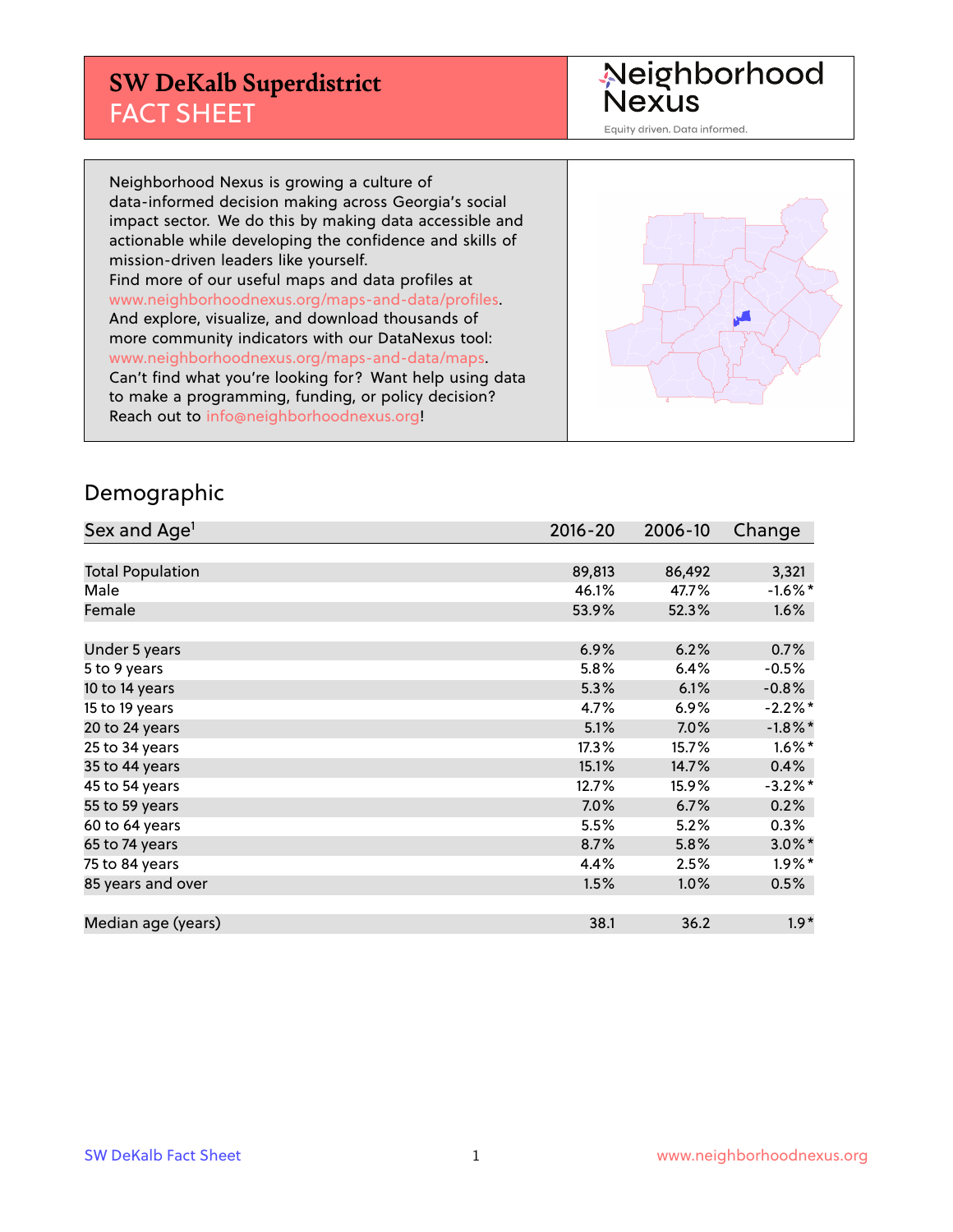# Demographic, continued...

| Race <sup>2</sup>                                            | $2016 - 20$ | 2006-10 | Change    |
|--------------------------------------------------------------|-------------|---------|-----------|
| <b>Total population</b>                                      | 89,813      | 86,492  | 3,321     |
| One race                                                     | 96.4%       | 99.0%   | $-2.6%$ * |
| White                                                        | 19.5%       | 15.9%   | $3.6\%$ * |
| <b>Black or African American</b>                             | 73.8%       | 81.0%   | $-7.2%$ * |
| American Indian and Alaska Native                            | 0.6%        | 0.2%    | 0.3%      |
| Asian                                                        | 1.2%        | 0.6%    | 0.6%      |
| Native Hawaiian and Other Pacific Islander                   | 0.0%        | 0.0%    | $-0.0%$   |
| Some other race                                              | 1.3%        | 1.2%    | 0.1%      |
| Two or more races                                            | 3.6%        | 1.0%    | $2.6\%$ * |
| Race alone or in combination with other race(s) <sup>3</sup> | $2016 - 20$ | 2006-10 | Change    |
| Total population                                             | 89,813      | 86,492  | 3,321     |
| White                                                        | 22.5%       | 16.7%   | $5.8\%$ * |
| <b>Black or African American</b>                             | 76.2%       | 81.7%   | $-5.5%$ * |
| American Indian and Alaska Native                            | 1.5%        | 0.4%    | $1.1\%$ * |
| Asian                                                        | 1.8%        | 0.8%    | $0.9\%$ * |
| Native Hawaiian and Other Pacific Islander                   | 0.0%        | 0.0%    | $0.0\%$   |
| Some other race                                              | 2.3%        | 1.3%    | $0.9\%$ * |
|                                                              |             |         |           |
| Hispanic or Latino and Race <sup>4</sup>                     | $2016 - 20$ | 2006-10 | Change    |
| <b>Total population</b>                                      | 89,813      | 86,492  | 3,321     |
| Hispanic or Latino (of any race)                             | 2.8%        | 3.3%    | $-0.5%$   |
| Not Hispanic or Latino                                       | 97.2%       | 96.7%   | 0.5%      |
| White alone                                                  | 18.7%       | 14.2%   | 4.5%*     |
| <b>Black or African American alone</b>                       | 73.4%       | 80.6%   | $-7.2%$ * |
| American Indian and Alaska Native alone                      | 0.4%        | 0.2%    | 0.2%      |
| Asian alone                                                  | 1.2%        | 0.6%    | 0.6%      |
| Native Hawaiian and Other Pacific Islander alone             | 0.0%        | 0.0%    | $-0.0%$   |
| Some other race alone                                        | 0.6%        | 0.2%    | 0.4%      |
| Two or more races                                            | 2.8%        | 0.9%    | $2.0\%$ * |
| U.S. Citizenship Status <sup>5</sup>                         | $2016 - 20$ | 2006-10 | Change    |
|                                                              |             |         |           |
| Foreign-born population                                      | 5,204       | 4,375   | 829       |
| Naturalized U.S. citizen                                     | 50.0%       | 37.5%   | 12.6%*    |
| Not a U.S. citizen                                           | 50.0%       | 62.5%   | $-12.6%$  |
| Citizen, Voting Age Population <sup>6</sup>                  | $2016 - 20$ | 2006-10 | Change    |
| Citizen, 18 and over population                              | 68,627      | 64,182  | 4,445*    |
| Male                                                         | 45.9%       | 45.5%   | 0.3%      |
| Female                                                       | 54.1%       | 54.5%   | $-0.3%$   |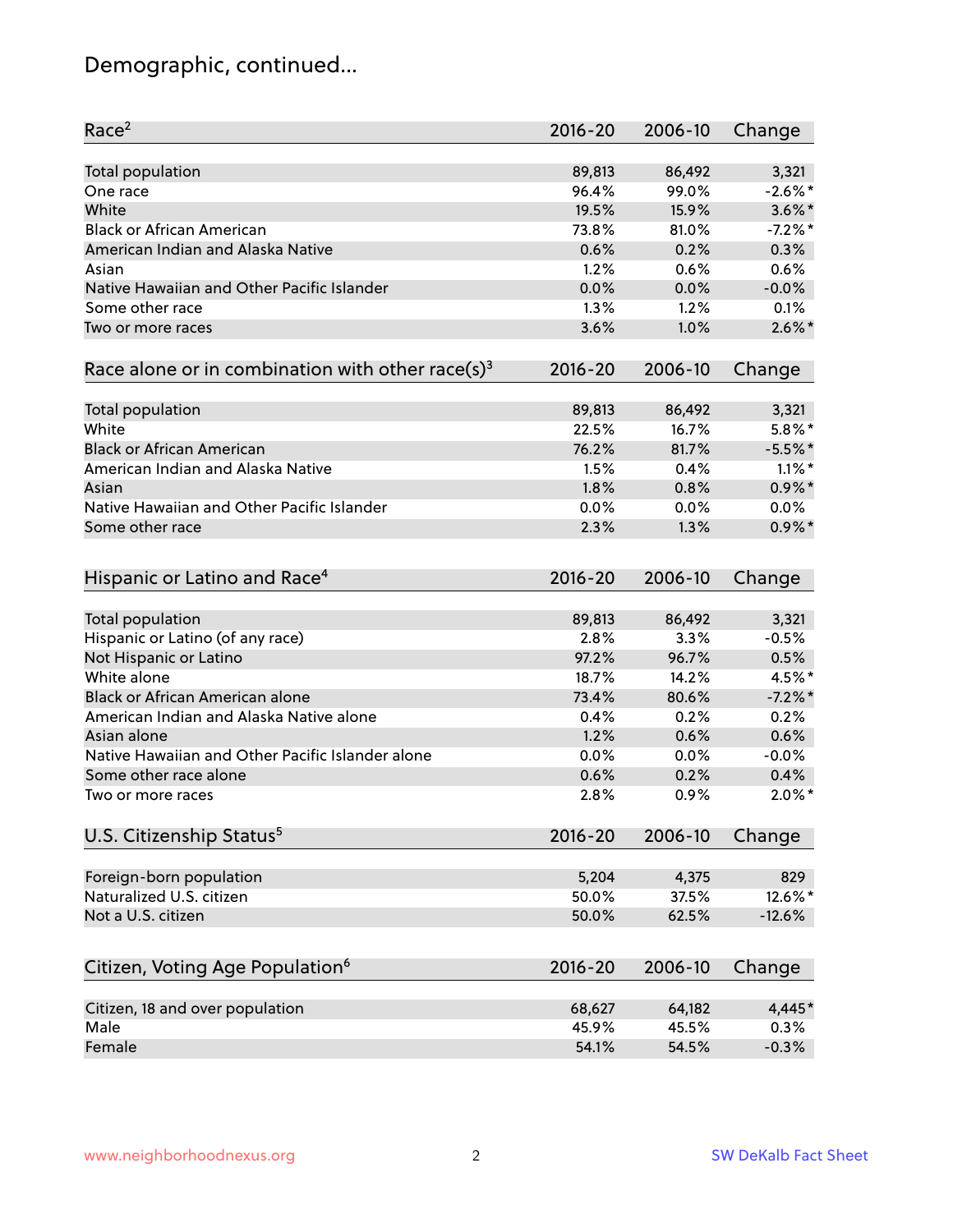#### Economic

| Income <sup>7</sup>                                 | $2016 - 20$ | 2006-10 | Change     |
|-----------------------------------------------------|-------------|---------|------------|
|                                                     |             |         |            |
| All households                                      | 33,286      | 31,303  | 1,983*     |
| Less than \$10,000                                  | 7.5%        | 9.7%    | $-2.2\%$ * |
| \$10,000 to \$14,999                                | 5.2%        | 7.7%    | $-2.5%$ *  |
| \$15,000 to \$24,999                                | 11.9%       | 15.3%   | $-3.3\%$ * |
| \$25,000 to \$34,999                                | 13.0%       | 12.1%   | $0.9\%$    |
| \$35,000 to \$49,999                                | 14.7%       | 16.0%   | $-1.3%$    |
| \$50,000 to \$74,999                                | 15.3%       | 19.4%   | $-4.1\%$ * |
| \$75,000 to \$99,999                                | 10.6%       | 9.5%    | 1.1%       |
| \$100,000 to \$149,999                              | 12.3%       | 7.5%    | 4.8%*      |
| \$150,000 to \$199,999                              | 5.0%        | 1.7%    | $3.3\%$ *  |
| \$200,000 or more                                   | 4.4%        | 1.0%    | $3.4\%$ *  |
| Median household income (dollars)                   | 46,976      | 39,559  | $7,417*$   |
| Mean household income (dollars)                     | 70,446      | 49,526  | 20,919*    |
| With earnings                                       | 77.5%       | 82.6%   | $-5.2\%$ * |
| Mean earnings (dollars)                             | 73,138      | 50,194  | 22,945*    |
| <b>With Social Security</b>                         | 30.6%       | 23.5%   | $7.1\%$ *  |
| Mean Social Security income (dollars)               | 17,800      | 12,833  | 4,967*     |
| With retirement income                              | 20.3%       | 15.2%   | $5.2\%$ *  |
| Mean retirement income (dollars)                    | 23,693      | 17,266  | $6,427*$   |
| With Supplemental Security Income                   | 8.2%        | 5.8%    | $2.4\%$ *  |
| Mean Supplemental Security Income (dollars)         | 9,330       | 7,942   | 1,388      |
| With cash public assistance income                  | 2.5%        | 2.8%    | $-0.3%$    |
| Mean cash public assistance income (dollars)        | 1,183       | 2,917   | $-1,734$   |
| With Food Stamp/SNAP benefits in the past 12 months | 22.6%       | 17.4%   | $5.2\%$ *  |
|                                                     |             |         |            |
| Families                                            | 18,536      | 19,078  | $-542$     |
| Less than \$10,000                                  | 6.2%        | 7.5%    | $-1.3%$    |
| \$10,000 to \$14,999                                | 2.0%        | 6.9%    | $-4.9%$ *  |
| \$15,000 to \$24,999                                | 10.8%       | 13.2%   | $-2.5%$    |
| \$25,000 to \$34,999                                | 13.1%       | 12.3%   | 0.8%       |
| \$35,000 to \$49,999                                | 13.9%       | 16.0%   | $-2.2%$    |
| \$50,000 to \$74,999                                | 15.0%       | 19.9%   | $-5.0\%$ * |
| \$75,000 to \$99,999                                | 12.1%       | 11.3%   | 0.8%       |
| \$100,000 to \$149,999                              | 15.7%       | 9.4%    | $6.3\%$ *  |
| \$150,000 to \$199,999                              | 5.9%        | 2.1%    | $3.7\%$ *  |
| \$200,000 or more                                   | 5.4%        | 1.2%    | 4.2%*      |
| Median family income (dollars)                      | 55,937      | 43,952  | 11,984*    |
| Mean family income (dollars)                        | 80,161      | 54,325  | 25,836*    |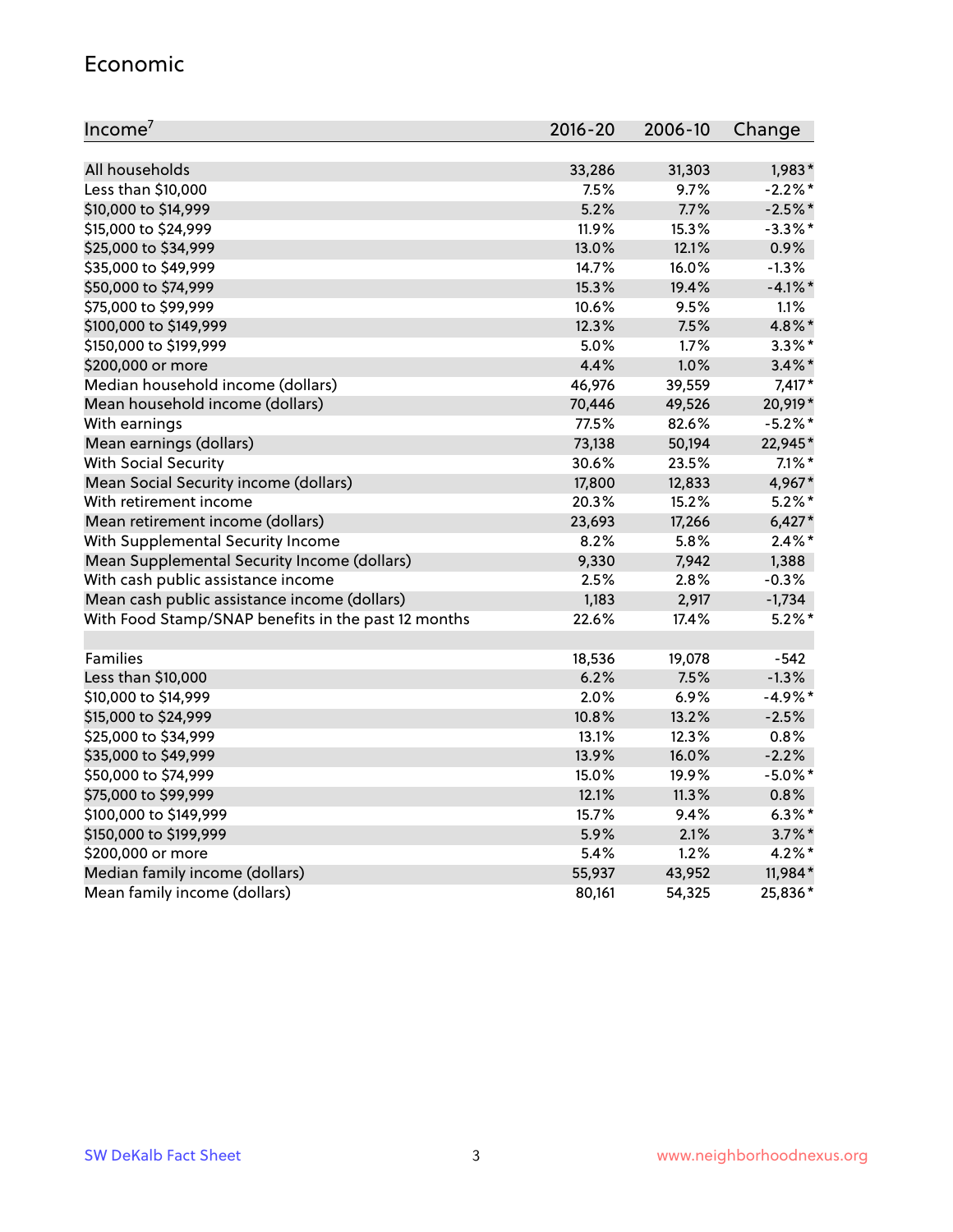#### Economic, continued...

| Income, continued <sup>8</sup>                                        | $2016 - 20$ | 2006-10 | Change     |
|-----------------------------------------------------------------------|-------------|---------|------------|
|                                                                       |             |         |            |
| Nonfamily households                                                  | 14,750      | 12,225  | 2,525*     |
| Median nonfamily income (dollars)                                     | 36,720      | 30,296  | $6,423*$   |
| Mean nonfamily income (dollars)                                       | 54,547      | 40,213  | 14,335*    |
| Median earnings for workers (dollars)                                 | 31,705      | 24,758  | $6,947*$   |
| Median earnings for male full-time, year-round workers                | 45,598      | 35,942  | 9,656*     |
| (dollars)                                                             |             |         |            |
| Median earnings for female full-time, year-round workers<br>(dollars) | 40,248      | 34,183  | $6,065*$   |
| Per capita income (dollars)                                           | 28,523      | 19,230  | $9,293*$   |
|                                                                       |             |         |            |
| Families and People Below Poverty Level <sup>9</sup>                  | $2016 - 20$ | 2006-10 | Change     |
|                                                                       |             |         |            |
| <b>All families</b>                                                   | 14.2%       | 18.6%   | $-4.4\%$ * |
| With related children under 18 years                                  | 22.6%       | 28.6%   | $-6.0%$    |
| With related children under 5 years only                              | 20.9%       | 25.5%   | $-4.7%$    |
| Married couple families                                               | 6.4%        | 8.1%    | $-1.7%$    |
| With related children under 18 years                                  | 11.4%       | 11.4%   | $-0.0%$    |
| With related children under 5 years only                              | 8.2%        | 5.7%    | 2.5%       |
| Families with female householder, no husband present                  | 23.3%       | 30.5%   | $-7.2%$    |
| With related children under 18 years                                  | 29.7%       | 40.7%   | $-10.9%$ * |
| With related children under 5 years only                              | 31.6%       | 48.2%   | $-16.7%$   |
|                                                                       |             |         |            |
| All people                                                            | 19.1%       | 22.0%   | $-2.9%$    |
| Under 18 years                                                        | 31.8%       | 34.7%   | $-2.9%$    |
| Related children under 18 years                                       | 31.8%       | 34.4%   | $-2.6%$    |
| Related children under 5 years                                        | 31.6%       | 40.7%   | $-9.1%$    |
| Related children 5 to 17 years                                        | 31.9%       | 32.0%   | $-0.1%$    |
| 18 years and over                                                     | 15.6%       | 18.0%   | $-2.4%$    |
| 18 to 64 years                                                        | 16.5%       | 18.2%   | $-1.7%$    |
| 65 years and over                                                     | 12.0%       | 16.3%   | $-4.3%$    |
| People in families                                                    | 18.2%       | 21.0%   | $-2.8%$    |
| Unrelated individuals 15 years and over                               | 21.6%       | 25.6%   | $-4.0%$    |
|                                                                       |             |         |            |
| Non-Hispanic white people                                             | 8.2%        | 11.0%   | $-2.9%$    |
| Black or African-American people                                      | 21.7%       | 23.5%   | $-1.8%$    |
| Asian people                                                          | 23.6%       | 3.8%    | 19.8%      |
| Hispanic or Latino people                                             | 14.3%       | 34.5%   | $-20.2%$   |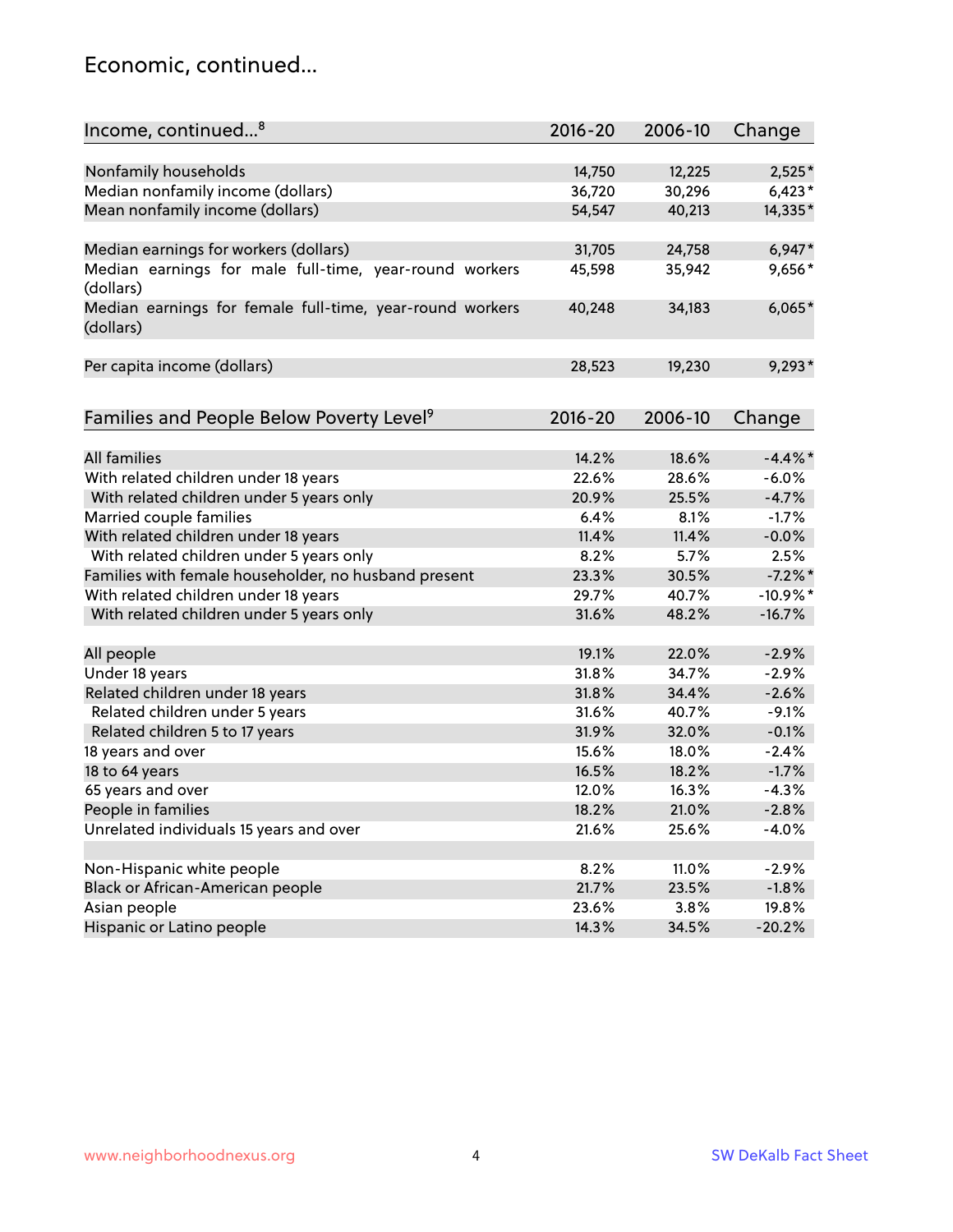# Employment

| Employment Status <sup>10</sup>                                             | $2016 - 20$ | 2006-10 | Change    |
|-----------------------------------------------------------------------------|-------------|---------|-----------|
|                                                                             |             |         |           |
| Population 16 years and over                                                | 72,698      | 69,288  | $3,410*$  |
| In labor force                                                              | 62.9%       | 63.8%   | $-0.9%$   |
| Civilian labor force                                                        | 62.9%       | 63.8%   | $-0.9%$   |
| Employed                                                                    | 56.7%       | 52.5%   | $4.2\%$ * |
| Unemployed                                                                  | 6.2%        | 11.2%   | $-5.1%$   |
| <b>Armed Forces</b>                                                         | 0.0%        | 0.0%    | $-0.0%$   |
| Not in labor force                                                          | 37.1%       | 36.2%   | 0.9%      |
|                                                                             |             |         |           |
| Civilian labor force                                                        | 45,721      | 44,182  | 1,539     |
| <b>Unemployment Rate</b>                                                    | 9.8%        | 17.6%   | $-7.9%$   |
| Females 16 years and over                                                   | 39,241      | 37,268  | $1,973*$  |
| In labor force                                                              | 62.4%       | 64.2%   | $-1.8%$   |
| Civilian labor force                                                        | 62.4%       | 64.2%   | $-1.8%$   |
| Employed                                                                    | 57.0%       | 53.5%   | 3.5%      |
|                                                                             |             |         |           |
| Own children of the householder under 6 years                               | 6,549       | 5,793   | 756       |
| All parents in family in labor force                                        | 71.3%       | 76.3%   | $-5.0%$   |
|                                                                             |             |         |           |
| Own children of the householder 6 to 17 years                               | 10,115      | 11,311  | $-1,196$  |
| All parents in family in labor force                                        | 78.9%       | 80.2%   | $-1.3%$   |
|                                                                             |             |         |           |
| Industry <sup>11</sup>                                                      | $2016 - 20$ | 2006-10 | Change    |
|                                                                             |             |         |           |
| Civilian employed population 16 years and over                              | 41,249      | 36,389  | 4,860*    |
| Agriculture, forestry, fishing and hunting, and mining                      | 0.0%        | 0.1%    | $-0.0%$   |
| Construction                                                                | 3.1%        | 4.7%    | $-1.6%$   |
| Manufacturing                                                               | 5.7%        | 7.3%    | $-1.6%$   |
| Wholesale trade                                                             | 1.9%        | 2.1%    | $-0.2%$   |
| Retail trade                                                                | 9.8%        | 11.0%   | $-1.3%$   |
| Transportation and warehousing, and utilities                               | 7.8%        | 7.3%    | 0.6%      |
| Information                                                                 | 4.3%        | 3.9%    | 0.4%      |
| Finance and insurance, and real estate and rental and leasing               | 5.2%        | 6.1%    | $-0.9\%$  |
| Professional, scientific, and management, and administrative                | 14.8%       | 12.2%   | $2.5%$ *  |
| and waste management services                                               |             |         |           |
| Educational services, and health care and social assistance                 | 24.9%       | 22.4%   | $2.4\%$ * |
| Arts, entertainment, and recreation, and accommodation and<br>food services | 11.7%       | 10.1%   | 1.6%      |
| Other services, except public administration                                | 5.9%        | 5.2%    | 0.7%      |
| Public administration                                                       | 4.9%        | 7.5%    | $-2.5%$ * |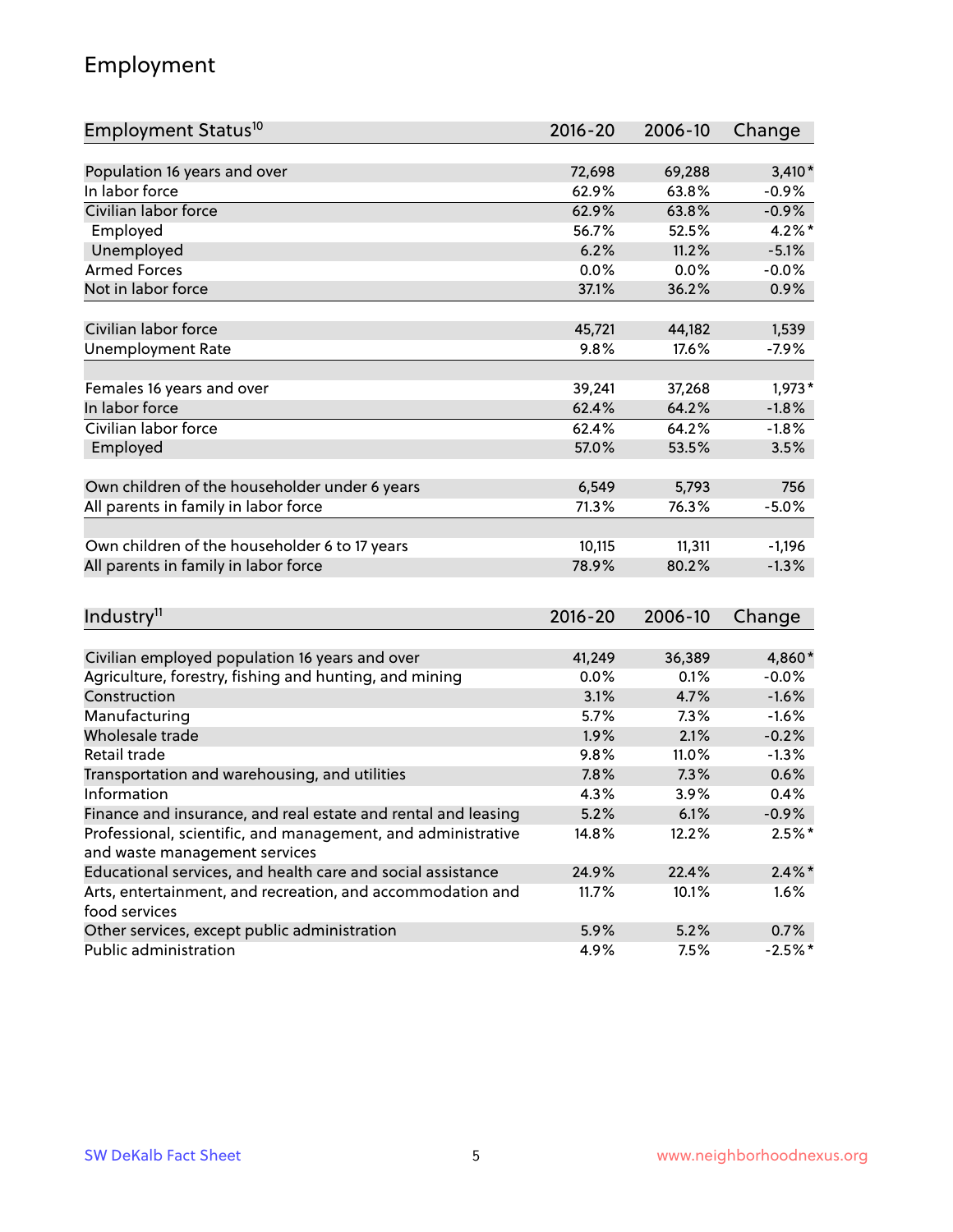# Employment, continued...

| Occupation <sup>12</sup>                                    | $2016 - 20$ | 2006-10 | Change           |
|-------------------------------------------------------------|-------------|---------|------------------|
| Civilian employed population 16 years and over              | 41,249      | 36,389  | 4,860*           |
| Management, business, science, and arts occupations         | 41.0%       | 29.0%   | 12.1%*           |
| Service occupations                                         | 18.7%       | 22.3%   | $-3.6\%$ *       |
| Sales and office occupations                                | 21.9%       | 27.1%   | $-5.2\%$ *       |
| and<br>maintenance<br>Natural                               | 5.1%        | 7.1%    | $-2.0%$          |
| resources,<br>construction,<br>occupations                  |             |         |                  |
| Production, transportation, and material moving occupations | 13.3%       | 14.5%   | $-1.2%$          |
| Class of Worker <sup>13</sup>                               | $2016 - 20$ | 2006-10 | Change           |
| Civilian employed population 16 years and over              | 41,249      | 36,389  | 4,860*           |
| Private wage and salary workers                             | 80.1%       | 77.2%   | 2.9%             |
| Government workers                                          | 13.7%       | 18.2%   | $-4.5%$ *        |
|                                                             | 5.9%        | 4.5%    | 1.4%             |
| Self-employed in own not incorporated business workers      |             |         | 0.2%             |
| Unpaid family workers                                       | 0.3%        | 0.1%    |                  |
| Job Flows <sup>14</sup>                                     | 2019        | 2010    | Change           |
| Total Jobs in district                                      | 16,378      |         |                  |
|                                                             |             | 14,496  | 1,882            |
| Held by residents of district                               | 7.4%        | 7.7%    | $-0.3%$          |
| Held by non-residents of district                           | 92.6%       | 92.3%   | 0.3%             |
| Jobs by Industry Sector <sup>15</sup>                       | 2019        | 2010    | Change           |
| Total Jobs in district                                      | 16,378      | 14,496  | 1,882            |
|                                                             |             | 7.9%    | 3.8%             |
| Goods Producing sectors                                     | 11.8%       |         |                  |
| Trade, Transportation, and Utilities sectors                | 28.2%       | 32.7%   | $-4.5%$          |
| All Other Services sectors                                  | 60.0%       | 59.4%   | 0.6%             |
| Total Jobs in district held by district residents           | 1,217       | 1,122   | 95               |
| <b>Goods Producing sectors</b>                              | 7.1%        | 3.3%    | 3.8%             |
| Trade, Transportation, and Utilities sectors                | 16.7%       | 20.1%   | $-3.4%$          |
| All Other Services sectors                                  | 76.3%       | 76.6%   | $-0.4%$          |
|                                                             |             |         |                  |
| Jobs by Earnings <sup>16</sup>                              | 2019        | 2010    | Change           |
|                                                             |             |         |                  |
| Total Jobs in district                                      | 16,378      | 14,496  | 1,882<br>$-4.4%$ |
| Jobs with earnings \$1250/month or less                     | 24.1%       | 28.4%   |                  |
| Jobs with earnings \$1251/month to \$3333/month             | 37.6%       | 41.1%   | $-3.6%$          |
| Jobs with earnings greater than \$3333/month                | 38.4%       | 30.4%   | 8.0%             |
| Total Jobs in district held by district residents           | 1,217       | 1,122   | 95               |
| Jobs with earnings \$1250/month or less                     | 30.2%       | 37.9%   | $-7.7%$          |
| Jobs with earnings \$1251/month to \$3333/month             | 43.2%       | 45.5%   | $-2.2%$          |
| Jobs with earnings greater than \$3333/month                | 26.6%       | 16.7%   | 10.0%            |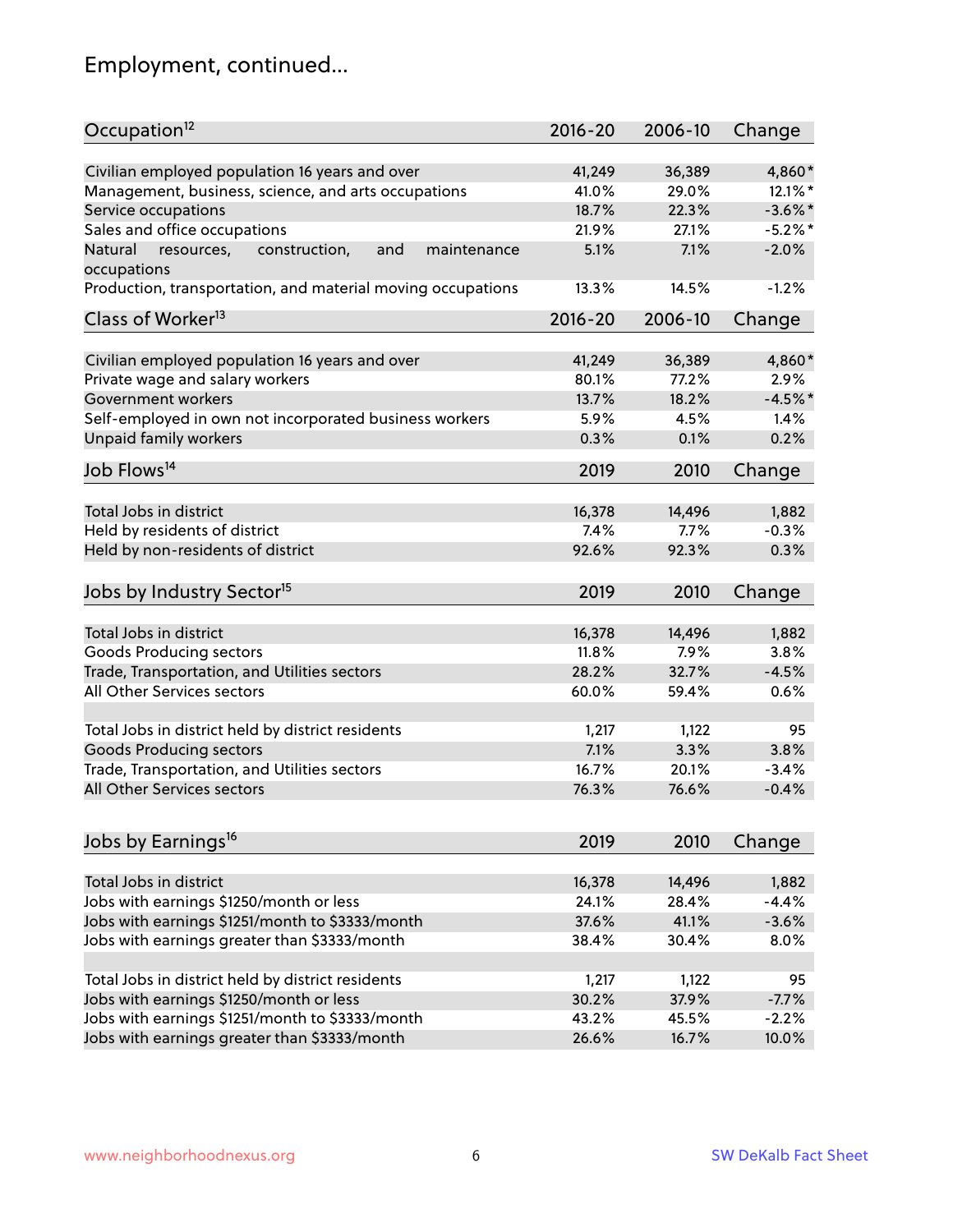# Employment, continued...

| Jobs by Age of Worker <sup>17</sup>               | 2019   | 2010   | Change  |
|---------------------------------------------------|--------|--------|---------|
|                                                   |        |        |         |
| Total Jobs in district                            | 16,378 | 14,496 | 1,882   |
| Jobs with workers age 29 or younger               | 23.1%  | 22.9%  | 0.2%    |
| Jobs with workers age 30 to 54                    | 55.5%  | 60.3%  | $-4.8%$ |
| Jobs with workers age 55 or older                 | 21.4%  | 16.8%  | 4.6%    |
|                                                   |        |        |         |
| Total Jobs in district held by district residents | 1.217  | 1.122  | 95      |
| Jobs with workers age 29 or younger               | 22.4%  | 21.2%  | 1.1%    |
| Jobs with workers age 30 to 54                    | 52.5%  | 59.7%  | $-7.2%$ |
| Jobs with workers age 55 or older                 | 25.1%  | 19.1%  | 6.1%    |
|                                                   |        |        |         |

#### Education

| School Enrollment <sup>18</sup>                | $2016 - 20$ | 2006-10 | Change     |
|------------------------------------------------|-------------|---------|------------|
|                                                |             |         |            |
| Population 3 years and over enrolled in school | 19,286      | 20,769  | $-1,483$   |
| Nursery school, preschool                      | 7.1%        | 6.5%    | 0.6%       |
| Kindergarten                                   | 5.4%        | 5.9%    | $-0.6%$    |
| Elementary school (grades 1-8)                 | 40.3%       | 42.8%   | $-2.5%$    |
| High school (grades 9-12)                      | 21.7%       | 22.3%   | $-0.6%$    |
| College or graduate school                     | 25.5%       | 22.5%   | $3.0\%$    |
| Educational Attainment <sup>19</sup>           | $2016 - 20$ | 2006-10 | Change     |
|                                                |             |         |            |
| Population 25 years and over                   | 64,774      | 58,379  | $6,395*$   |
| Less than 9th grade                            | 3.3%        | 6.1%    | $-2.8%$    |
| 9th to 12th grade, no diploma                  | 8.6%        | 13.8%   | $-5.2%$ *  |
| High school graduate (includes equivalency)    | 29.6%       | 34.6%   | $-5.1\%$ * |
| Some college, no degree                        | 19.1%       | 22.3%   | $-3.2%$ *  |
| Associate's degree                             | 7.0%        | $5.0\%$ | $2.0\%$ *  |
| Bachelor's degree                              | 19.6%       | 11.1%   | $8.6\%$ *  |
| Graduate or professional degree                | 12.8%       | 7.1%    | $5.6\%$ *  |
|                                                |             |         |            |
| Percent high school graduate or higher         | 88.1%       | 80.1%   | $8.0\%$ *  |
| Percent bachelor's degree or higher            | 32.4%       | 18.2%   | 14.2%*     |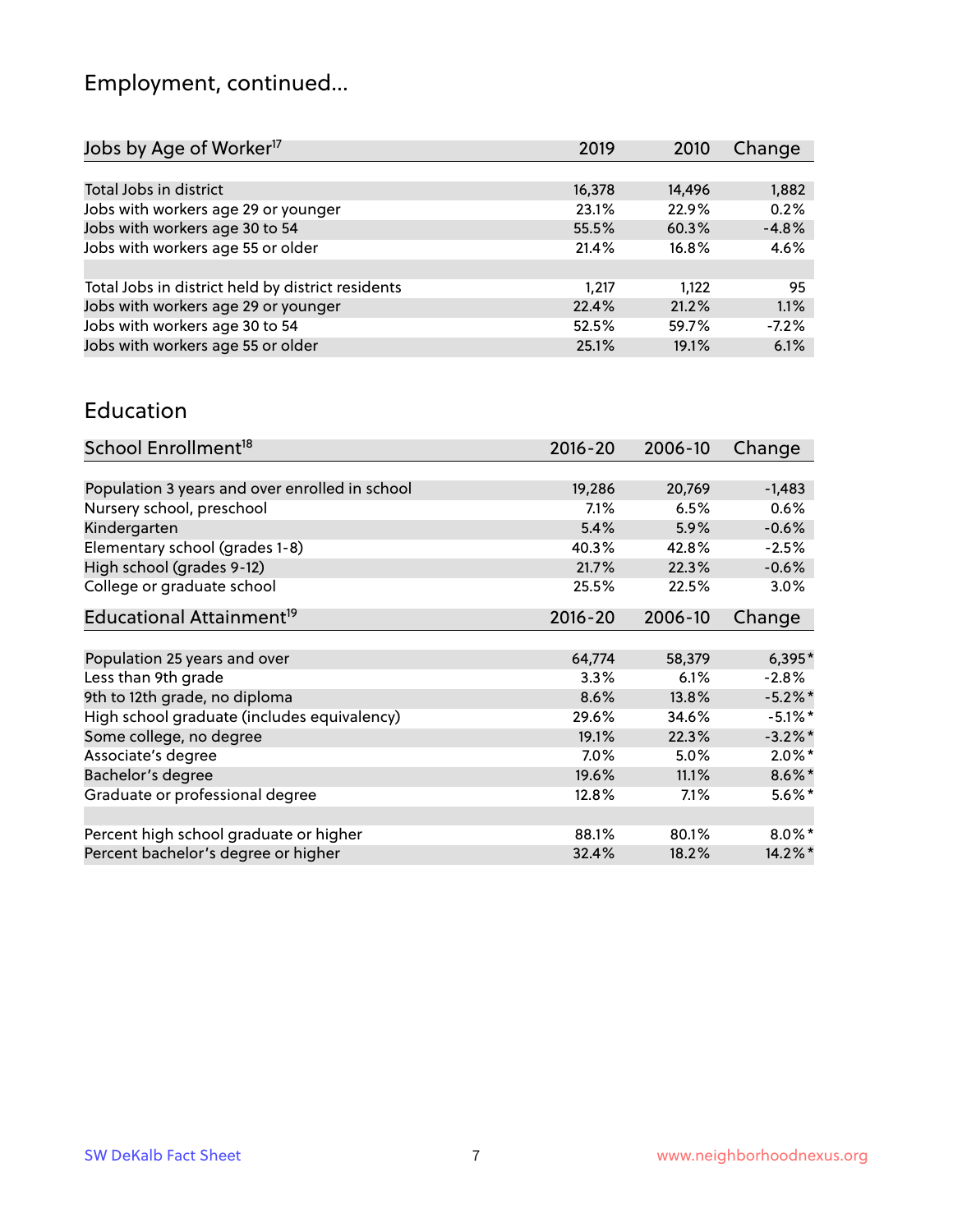#### Housing

| Households by Type <sup>20</sup>                     | 2016-20         | 2006-10         | Change                |
|------------------------------------------------------|-----------------|-----------------|-----------------------|
|                                                      |                 |                 |                       |
| Total households                                     | 33,286          | 31,303          | $1,983*$              |
| Family households (families)                         | 55.7%           | 60.9%           | $-5.3\%$ *            |
| With own children under 18 years                     | 20.3%           | 23.2%           | $-2.9%$               |
| Married-couple family                                | 27.1%           | 29.6%           | $-2.5%$ *             |
| With own children of the householder under 18 years  | 8.2%            | 9.4%            | $-1.2%$               |
| Male householder, no wife present, family            | 5.0%            | 5.6%            | $-0.7%$               |
| With own children of the householder under 18 years  | 1.4%            | 2.5%            | $-1.0%$               |
| Female householder, no husband present, family       | 23.6%           | 25.7%           | $-2.1%$               |
| With own children of the householder under 18 years  | 10.7%           | 11.4%           | $-0.7%$               |
| Nonfamily households                                 | 44.3%           | 39.1%           | $5.3\%$ *             |
| Householder living alone                             | 35.1%           | 33.0%           | 2.1%                  |
| 65 years and over                                    | 10.7%           | 5.5%            | $5.3\%$ *             |
| Households with one or more people under 18 years    | 26.3%           | 30.7%           | $-4.5%$               |
| Households with one or more people 65 years and over | 28.7%           | 18.1%           | 10.6%*                |
| Average household size                               | 2.60            | 2.58            | 0.02                  |
| Average family size                                  | 3.45            | 3.33            | 0.12                  |
|                                                      |                 |                 |                       |
| Housing Occupancy <sup>21</sup>                      | $2016 - 20$     | 2006-10         | Change                |
|                                                      |                 |                 |                       |
| Total housing units                                  | 38,224<br>87.1% | 37,115<br>84.3% | $1,109*$<br>$2.7\%$ * |
| Occupied housing units                               |                 | 15.7%           |                       |
| Vacant housing units                                 | 12.9%           |                 | $-2.7\%$ *            |
| Homeowner vacancy rate                               | 4.1             | 5.2             | $-1.0$                |
| Rental vacancy rate                                  | 8.1             | 11.8            | $-3.7$                |
|                                                      |                 |                 |                       |
| Units in Structure <sup>22</sup>                     | 2016-20         | 2006-10         | Change                |
| Total housing units                                  | 38,224          | 37,115          | $1,109*$              |
| 1-unit, detached                                     | 67.6%           | 64.0%           | $3.6\%$ *             |
| 1-unit, attached                                     | 6.0%            | 4.9%            | 1.1%                  |
| 2 units                                              | 1.0%            | 1.2%            | $-0.2%$               |
| 3 or 4 units                                         | 4.2%            | 4.8%            | $-0.6%$               |
| 5 to 9 units                                         | 7.6%            | 12.2%           | $-4.7%$ *             |
| 10 to 19 units                                       | 7.2%            | 7.8%            | $-0.6%$               |
| 20 or more units                                     | 5.8%            | 4.4%            | 1.5%                  |
| Mobile home                                          | 0.6%            | 0.7%            | $-0.1%$               |
| Boat, RV, van, etc.                                  | 0.0%            | 0.0%            | 0.0%                  |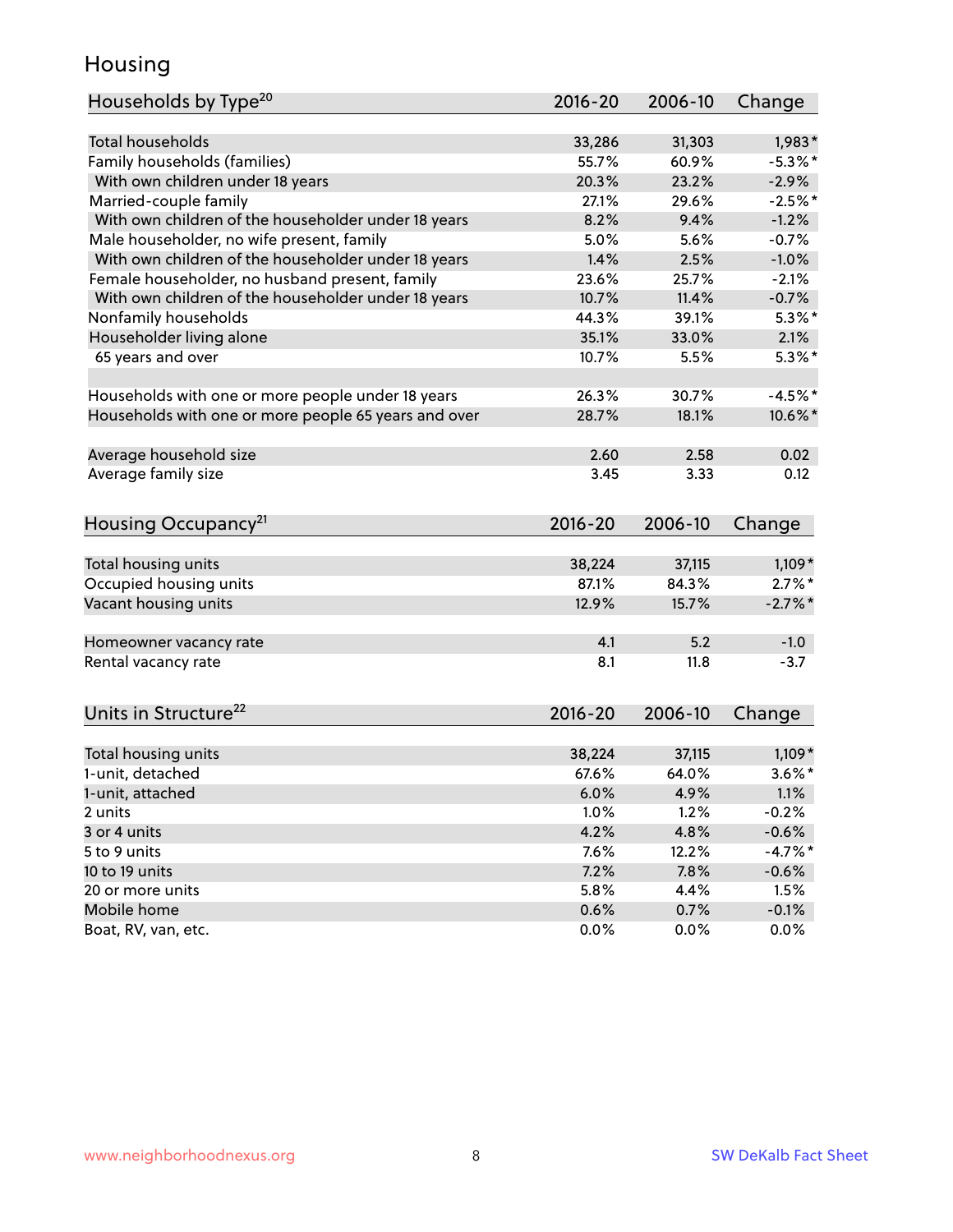# Housing, Continued...

| Year Structure Built <sup>23</sup>             | 2016-20     | 2006-10 | Change      |
|------------------------------------------------|-------------|---------|-------------|
| Total housing units                            | 38,224      | 37,115  | $1,109*$    |
| Built 2014 or later                            | 2.4%        | (X)     | (X)         |
| Built 2010 to 2013                             | 0.9%        | (X)     | (X)         |
| Built 2000 to 2009                             | 10.8%       | 9.7%    | 1.1%        |
| Built 1990 to 1999                             | 7.3%        | 5.2%    | $2.1\%$ *   |
| Built 1980 to 1989                             | 9.7%        | 10.2%   | $-0.4%$     |
| Built 1970 to 1979                             | 14.4%       | 17.2%   | $-2.8\%$ *  |
| Built 1960 to 1969                             | 19.5%       | 25.2%   | $-5.7\%$ *  |
| Built 1950 to 1959                             | 26.5%       | 23.9%   | $2.7\%$ *   |
| Built 1940 to 1949                             | 5.6%        | 5.9%    | $-0.3%$     |
| Built 1939 or earlier                          | 2.9%        | 2.8%    | 0.1%        |
|                                                |             |         |             |
| Housing Tenure <sup>24</sup>                   | $2016 - 20$ | 2006-10 | Change      |
| Occupied housing units                         | 33,286      | 31,303  | $1,983*$    |
| Owner-occupied                                 | 54.7%       | 56.7%   | $-1.9%$     |
| Renter-occupied                                | 45.3%       | 43.3%   | 1.9%        |
| Average household size of owner-occupied unit  | 2.63        | 2.51    | $0.12*$     |
| Average household size of renter-occupied unit | 2.56        | 2.66    | $-0.10$     |
| Residence 1 Year Ago <sup>25</sup>             | $2016 - 20$ | 2006-10 | Change      |
|                                                |             |         |             |
| Population 1 year and over                     | 88,727      | 85,307  | $3,420*$    |
| Same house                                     | 80.5%       | 75.5%   | $5.0\%$ *   |
| Different house in the U.S.                    | 19.1%       | 24.3%   | $-5.3\%$ *  |
| Same county                                    | 10.2%       | 14.0%   | $-3.9\%$ *  |
| Different county                               | 8.9%        | 10.3%   | $-1.4%$     |
| Same state                                     | 5.4%        | 8.4%    | $-3.0\%$ *  |
| Different state                                | 3.5%        | 1.9%    | $1.6\%$ *   |
| Abroad                                         | 0.4%        | 0.2%    | 0.2%        |
| Value of Housing Unit <sup>26</sup>            | 2016-20     | 2006-10 | Change      |
| Owner-occupied units                           | 18,216      | 17,735  | 481         |
| Less than \$50,000                             | 4.7%        | 3.8%    | 0.9%        |
| \$50,000 to \$99,999                           | 14.9%       | 14.2%   | 0.6%        |
| \$100,000 to \$149,999                         | 20.5%       | 33.3%   | $-12.8\%$ * |
| \$150,000 to \$199,999                         | 16.3%       | 26.5%   | $-10.2\%$ * |
| \$200,000 to \$299,999                         | 22.4%       | 14.8%   | $7.6\%*$    |
| \$300,000 to \$499,999                         | 16.5%       | 6.0%    | 10.4%*      |
| \$500,000 to \$999,999                         | 4.2%        | 0.7%    | 3.5%        |
| \$1,000,000 or more                            | 0.6%        | 0.6%    | 0.0%        |
| Median (dollars)                               | 174,499     | 147,975 | 26,524*     |
| Mortgage Status <sup>27</sup>                  | $2016 - 20$ | 2006-10 | Change      |
| Owner-occupied units                           | 18,216      | 17,735  | 481         |
| Housing units with a mortgage                  | 70.2%       | 76.7%   | $-6.6\%$ *  |
| Housing units without a mortgage               | 29.8%       | 23.3%   | $6.6\%*$    |
|                                                |             |         |             |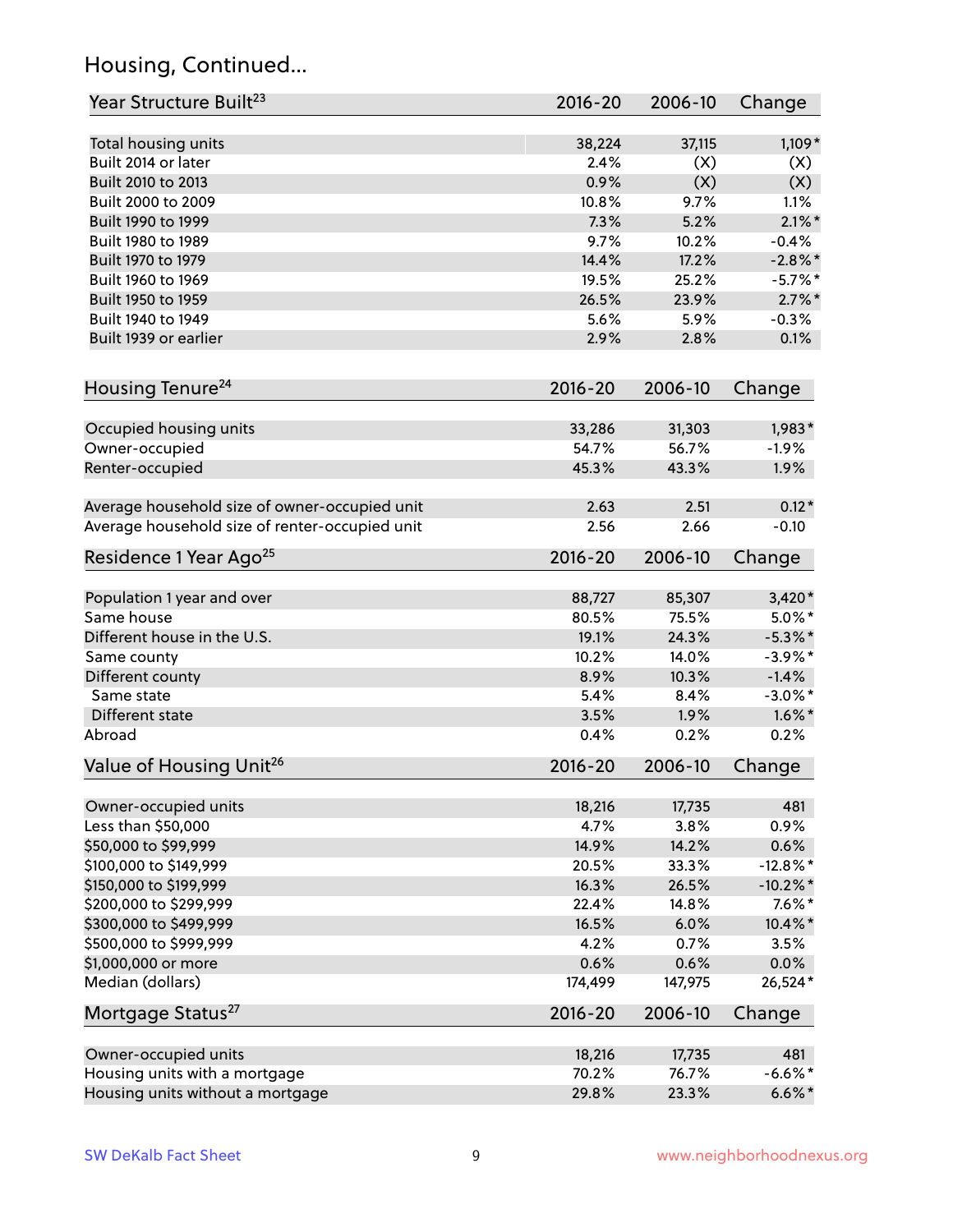# Housing, Continued...

| Selected Monthly Owner Costs <sup>28</sup>                                            | 2016-20     | 2006-10 | Change     |
|---------------------------------------------------------------------------------------|-------------|---------|------------|
| Housing units with a mortgage                                                         | 12,785      | 13,611  | $-826$     |
| Less than \$300                                                                       | 0.1%        | 0.1%    | $-0.0%$    |
| \$300 to \$499                                                                        | 1.0%        | 1.7%    | $-0.7%$    |
| \$500 to \$999                                                                        | 24.0%       | 22.7%   | 1.2%       |
| \$1,000 to \$1,499                                                                    | 38.7%       | 40.3%   | $-1.6%$    |
| \$1,500 to \$1,999                                                                    | 21.1%       | 23.7%   | $-2.6%$    |
| \$2,000 to \$2,999                                                                    | 11.3%       | 9.8%    | 1.5%       |
| \$3,000 or more                                                                       | 3.8%        | 1.7%    | 2.1%       |
| Median (dollars)                                                                      | 1,293       | 1,296   | $-3$       |
|                                                                                       |             |         |            |
| Housing units without a mortgage                                                      | 5,431       | 4,124   | $1,307*$   |
| Less than \$150                                                                       | 1.5%        | 1.5%    | 0.0%       |
| \$150 to \$249                                                                        | 5.4%        | 8.6%    | $-3.2%$    |
| \$250 to \$349                                                                        | 17.0%       | 21.4%   | $-4.4%$    |
| \$350 to \$499                                                                        | 38.3%       | 38.5%   | $-0.2%$    |
| \$500 to \$699                                                                        | 25.6%       | 18.7%   | 6.8%       |
| \$700 or more                                                                         | 12.2%       | 11.3%   | 1.0%       |
| Median (dollars)                                                                      | 454         | 419     | $34*$      |
| Selected Monthly Owner Costs as a Percentage of<br>Household Income <sup>29</sup>     | $2016 - 20$ | 2006-10 | Change     |
| Housing units with a mortgage (excluding units where<br>SMOCAPI cannot be computed)   | 12,761      | 13,549  | $-788$     |
| Less than 20.0 percent                                                                | 45.2%       | 28.1%   | 17.1%*     |
| 20.0 to 24.9 percent                                                                  | 13.6%       | 16.1%   | $-2.5%$    |
| 25.0 to 29.9 percent                                                                  | 10.5%       | 12.8%   | $-2.4%$    |
| 30.0 to 34.9 percent                                                                  | 6.4%        | 8.9%    | $-2.5%$    |
| 35.0 percent or more                                                                  | 24.3%       | 34.0%   | $-9.7%$ *  |
| Not computed                                                                          | 24          | 62      | $-38$      |
| Housing unit without a mortgage (excluding units where<br>SMOCAPI cannot be computed) | 5,404       | 4,114   | 1,290      |
| Less than 10.0 percent                                                                | 45.3%       | 30.3%   | 15.0%      |
| 10.0 to 14.9 percent                                                                  | 18.2%       | 21.8%   | $-3.6\%$ * |
| 15.0 to 19.9 percent                                                                  | 13.2%       | 13.2%   | $-0.0%$    |
| 20.0 to 24.9 percent                                                                  | 8.2%        | 8.2%    | $-0.1%$    |
| 25.0 to 29.9 percent                                                                  | 5.5%        | 5.5%    | $-0.1%$    |
| 30.0 to 34.9 percent                                                                  | 1.4%        | 7.2%    | $-5.8%$    |
| 35.0 percent or more                                                                  | 8.2%        | 13.7%   | $-5.5%$    |
| Not computed                                                                          | 27          | 10      | 17         |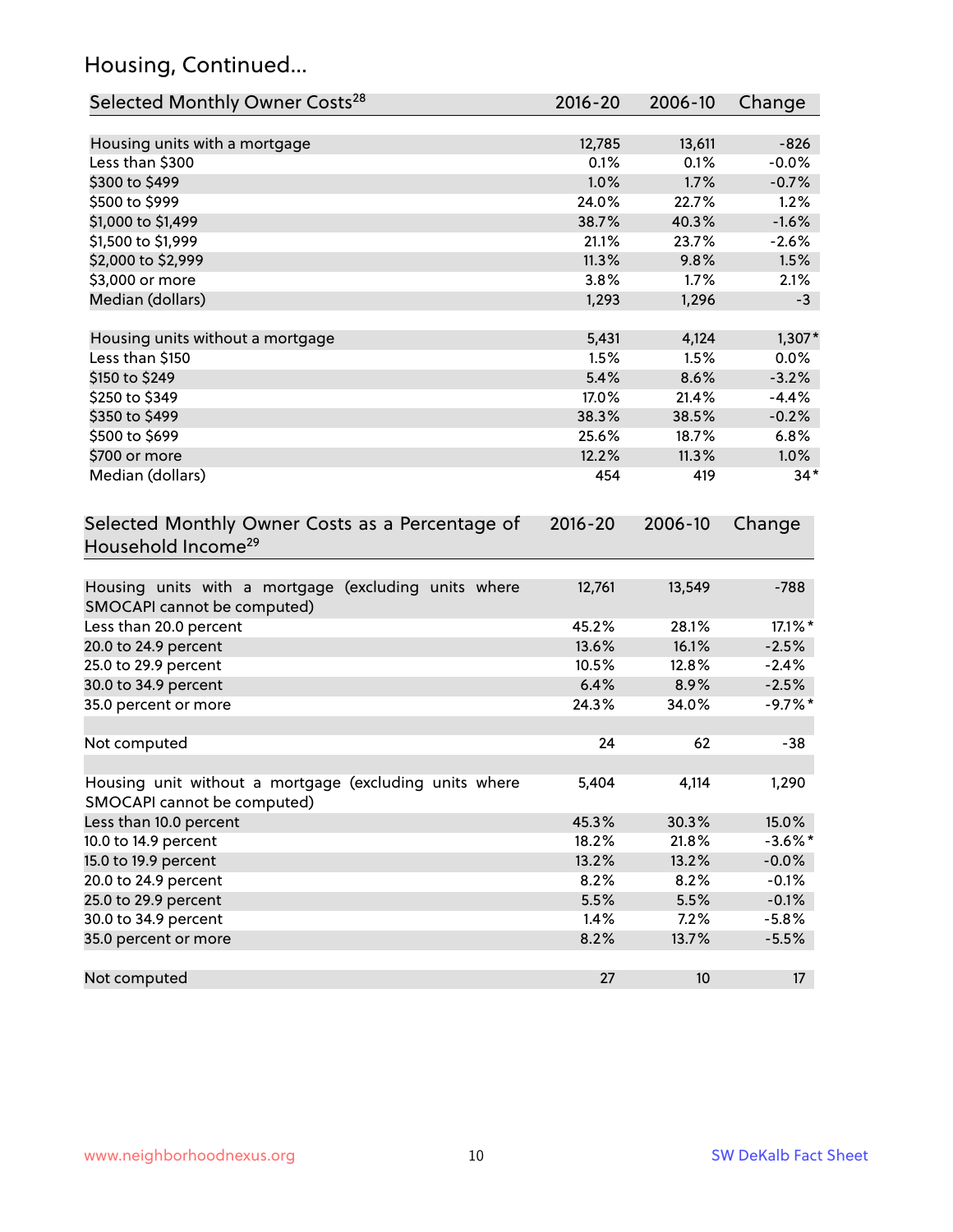# Housing, Continued...

| Gross Rent <sup>30</sup>                                                       | 2016-20     | 2006-10 | Change     |
|--------------------------------------------------------------------------------|-------------|---------|------------|
| Occupied units paying rent                                                     | 14,735      | 13,193  | $1,542*$   |
| Less than \$200                                                                | 0.5%        | 2.2%    | $-1.7\%$   |
| \$200 to \$499                                                                 | 5.2%        | 6.0%    | $-0.9%$    |
| \$500 to \$749                                                                 | 12.1%       | 31.2%   | $-19.1%$   |
| \$750 to \$999                                                                 | 27.0%       | 31.6%   | $-4.5%$    |
| \$1,000 to \$1,499                                                             | 42.4%       | 24.8%   | 17.6%*     |
| \$1,500 to \$1,999                                                             | 10.3%       | 4.0%    | $6.3\%$ *  |
| \$2,000 or more                                                                | 2.4%        | 0.2%    | 2.2%       |
| Median (dollars)                                                               | 1,055       | 913     | $142*$     |
| No rent paid                                                                   | 335         | 375     | $-40$      |
| Gross Rent as a Percentage of Household Income <sup>31</sup>                   | $2016 - 20$ | 2006-10 | Change     |
| Occupied units paying rent (excluding units where GRAPI<br>cannot be computed) | 14,218      | 12,886  | 1,332      |
| Less than 15.0 percent                                                         | 10.5%       | 7.8%    | 2.7%       |
| 15.0 to 19.9 percent                                                           | 10.6%       | 8.8%    | 1.8%       |
| 20.0 to 24.9 percent                                                           | 9.6%        | 10.4%   | $-0.8%$    |
| 25.0 to 29.9 percent                                                           | 9.5%        | 9.6%    | $-0.1%$    |
| 30.0 to 34.9 percent                                                           | 10.7%       | 11.8%   | $-1.1%$    |
| 35.0 percent or more                                                           | 49.1%       | 51.5%   | $-2.5%$    |
| Not computed                                                                   | 852         | 682     | 170        |
| Transportation                                                                 |             |         |            |
| Commuting to Work <sup>32</sup>                                                | 2016-20     | 2006-10 | Change     |
| Workers 16 years and over                                                      | 40,019      | 35,138  | 4,881*     |
| Car, truck, or van - drove alone                                               | 68.9%       | 69.7%   | $-0.8%$    |
| Car, truck, or van - carpooled                                                 | 8.2%        | 9.5%    | $-1.3%$    |
| Public transportation (excluding taxicab)                                      | 10.5%       | 14.9%   | $-4.4\%$ * |
| Walked                                                                         | 1.0%        | 1.3%    | $-0.3%$    |
| Other means                                                                    | 2.8%        | 1.7%    | 1.1%       |
| Worked at home                                                                 | 8.6%        | 3.0%    | $5.7\%$ *  |
| Mean travel time to work (minutes)                                             | 33.8        | 33.7    | 0.1        |
| Vehicles Available <sup>33</sup>                                               | 2016-20     | 2006-10 | Change     |
| Occupied housing units                                                         | 33,286      | 31,303  | 1,983*     |
| No vehicles available                                                          | 12.4%       | 15.6%   | $-3.2\%$ * |
| 1 vehicle available                                                            | 41.5%       | 41.7%   | $-0.3\%$   |
| 2 vehicles available                                                           | 31.7%       | 28.6%   | $3.2\%$ *  |
| 3 or more vehicles available                                                   | 14.4%       | 14.1%   | 0.3%       |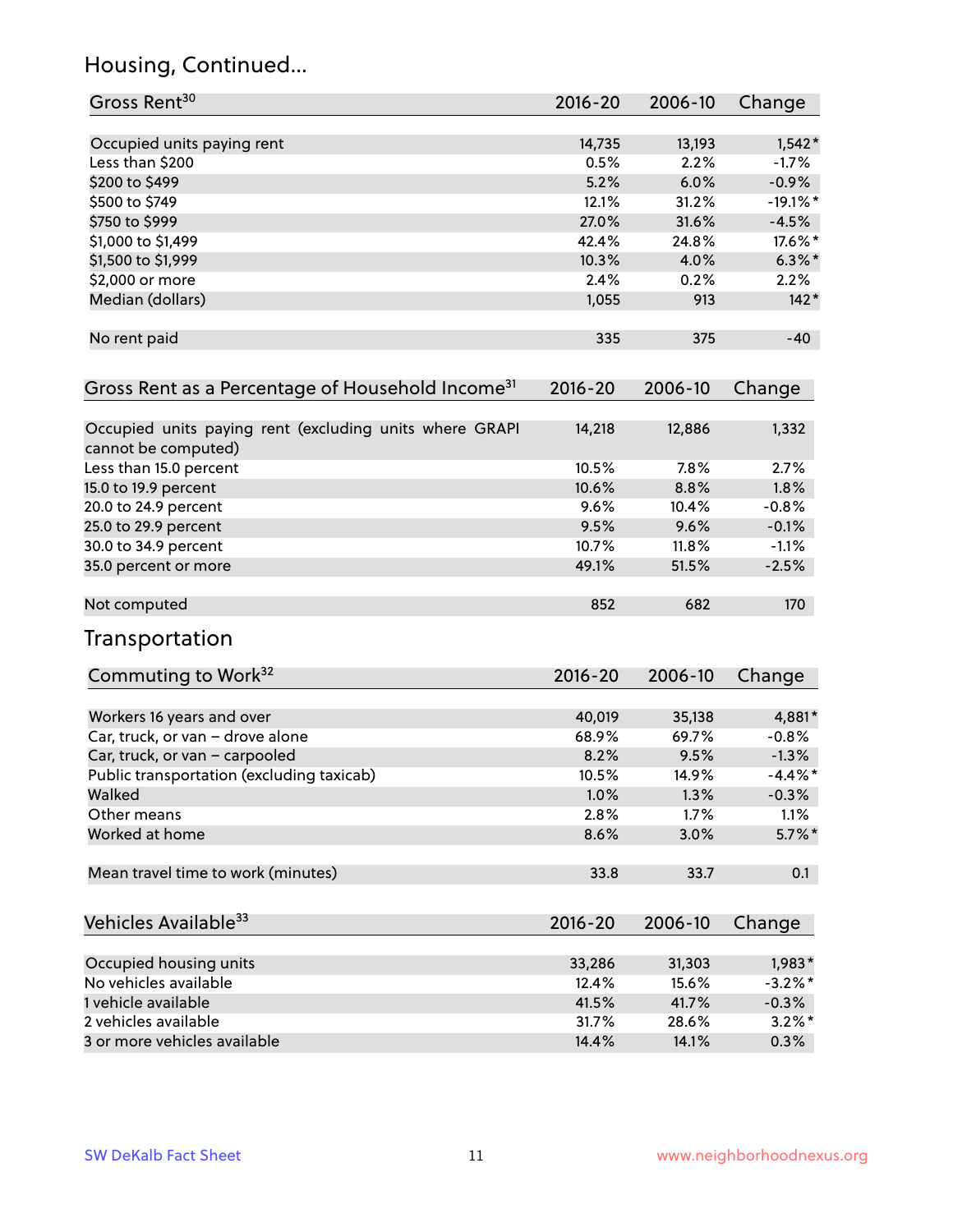#### Health

| Health Insurance coverage <sup>34</sup> | 2016-20 |
|-----------------------------------------|---------|
|-----------------------------------------|---------|

| Civilian Noninstitutionalized Population                | 86,577 |
|---------------------------------------------------------|--------|
| With health insurance coverage                          | 85.6%  |
| With private health insurance coverage                  | 56.5%  |
| With public health coverage                             | 39.1%  |
| No health insurance coverage                            | 14.4%  |
| Civilian Noninstitutionalized Population Under 19 years | 19,515 |
| No health insurance coverage                            | 7.8%   |
| Civilian Noninstitutionalized Population 19 to 64 years | 54,142 |
| In labor force:                                         | 43,118 |
| Employed:                                               | 39,066 |
| With health insurance coverage                          | 83.8%  |
| With private health insurance coverage                  | 77.9%  |
| With public coverage                                    | 8.6%   |
| No health insurance coverage                            | 16.2%  |
| Unemployed:                                             | 4,052  |
| With health insurance coverage                          | 52.0%  |
| With private health insurance coverage                  | 30.1%  |
| With public coverage                                    | 23.7%  |
| No health insurance coverage                            | 48.0%  |
| Not in labor force:                                     | 11,024 |
| With health insurance coverage                          | 76.4%  |
| With private health insurance coverage                  | 36.5%  |
| With public coverage                                    | 49.7%  |
| No health insurance coverage                            | 23.6%  |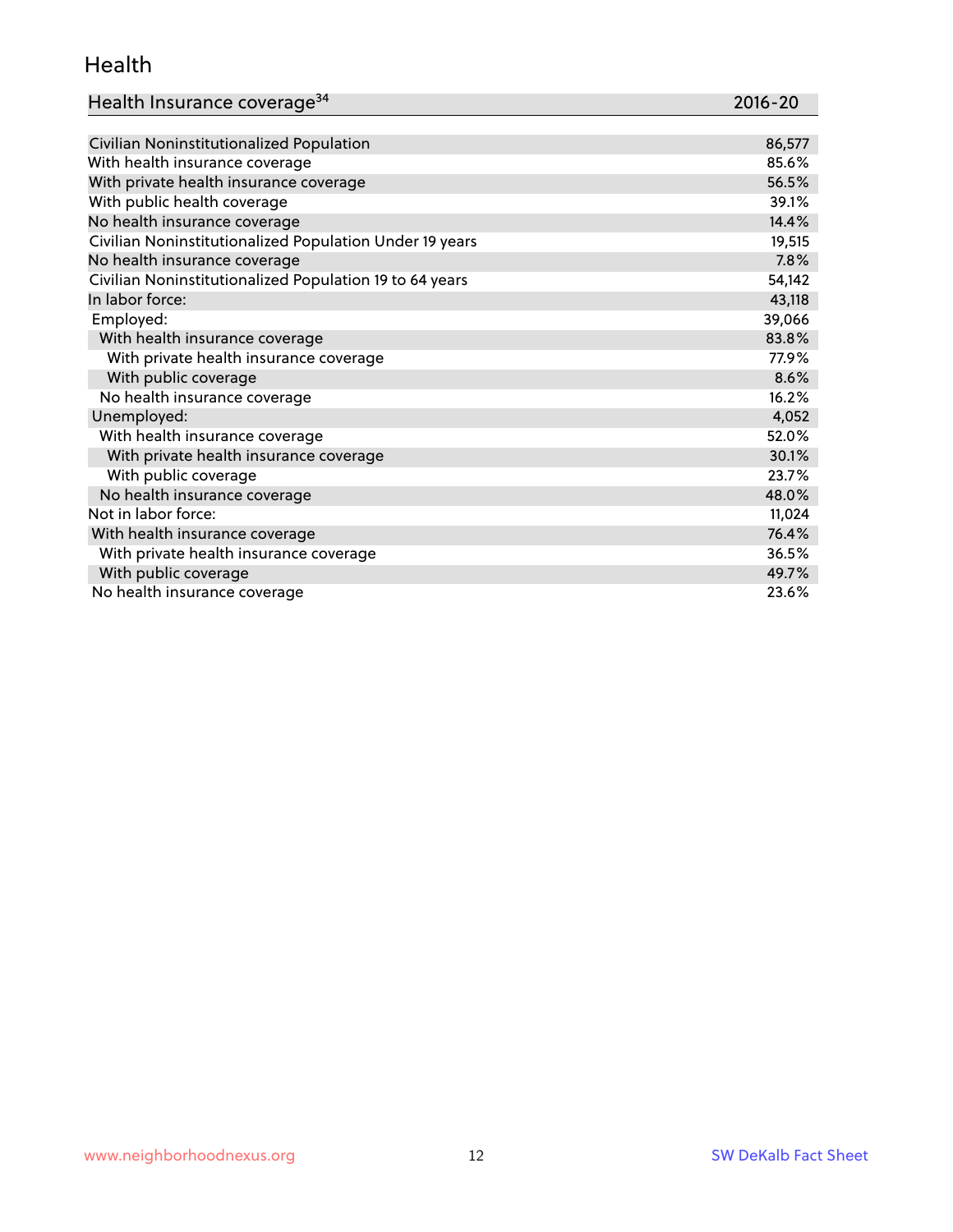# Employment Forecasts

| Forecast Employment by Sector <sup>35</sup>      | 2030     | 2020     | Change   |
|--------------------------------------------------|----------|----------|----------|
|                                                  |          |          |          |
| <b>All Sectors</b>                               | 24,904   | 23,433   | 6.3%     |
| Goods Producing                                  | 2,480    | 1,664    | 49.0%    |
| Agriculture, forestry, fishing and hunting       | 0        | $\Omega$ | 0.0%     |
| Mining                                           | $\Omega$ | 0        | 0.0%     |
| Construction                                     | 2,191    | 1,338    | 63.8%    |
| Manufacturing                                    | 289      | 326      | $-11.3%$ |
| Service Providing                                | 4,475    | 4,516    | $-0.9%$  |
| Wholesale trade                                  | 247      | 263      | $-6.1%$  |
| Retail trade                                     | 3,059    | 2,901    | 5.4%     |
| Transportation and warehousing                   | 1,169    | 1,352    | $-13.5%$ |
| <b>Utilities</b>                                 | $\Omega$ | $\Omega$ | 0.0%     |
| Information                                      | 700      | 711      | $-1.5%$  |
| <b>Financial activities</b>                      | 1,430    | 1,493    | $-4.2%$  |
| Finance and insurance                            | 674      | 737      | $-8.5%$  |
| Real estate and rental and leasing               | 756      | 756      | 0.0%     |
| Professional and business services               | 1,511    | 1,214    | 24.5%    |
| Professional, scientific, and technical services | 1,125    | 728      | 54.5%    |
| Management of companies and enterprises          | 386      | 486      | $-20.6%$ |
| <b>Education and health services</b>             | 5,254    | 4,693    | 12.0%    |
| <b>Education services</b>                        | 2,786    | 2,691    | 3.5%     |
| Health care and social assistance                | 2,468    | 2,002    | 23.3%    |
| Leisure and hospitality                          | 2,706    | 2,694    | 0.4%     |
| Arts, entertainment, and recreation              | 261      | 262      | $-0.4%$  |
| Accommodation and food services                  | 2,445    | 2,432    | 0.5%     |
| Other services, except public administration     | 1,403    | 1,428    | $-1.8%$  |
| Public administration                            | 3,180    | 3,243    | $-1.9%$  |
| .                                                |          |          |          |

#### Population Forecasts

| Population Forecasts <sup>36</sup> | 2030    | 2020    | Change |
|------------------------------------|---------|---------|--------|
|                                    |         |         |        |
| <b>Total Population</b>            | 119.998 | 106.657 | 12.5%  |
| <b>Total Households</b>            | 41.501  | 36.503  | 13.7%  |